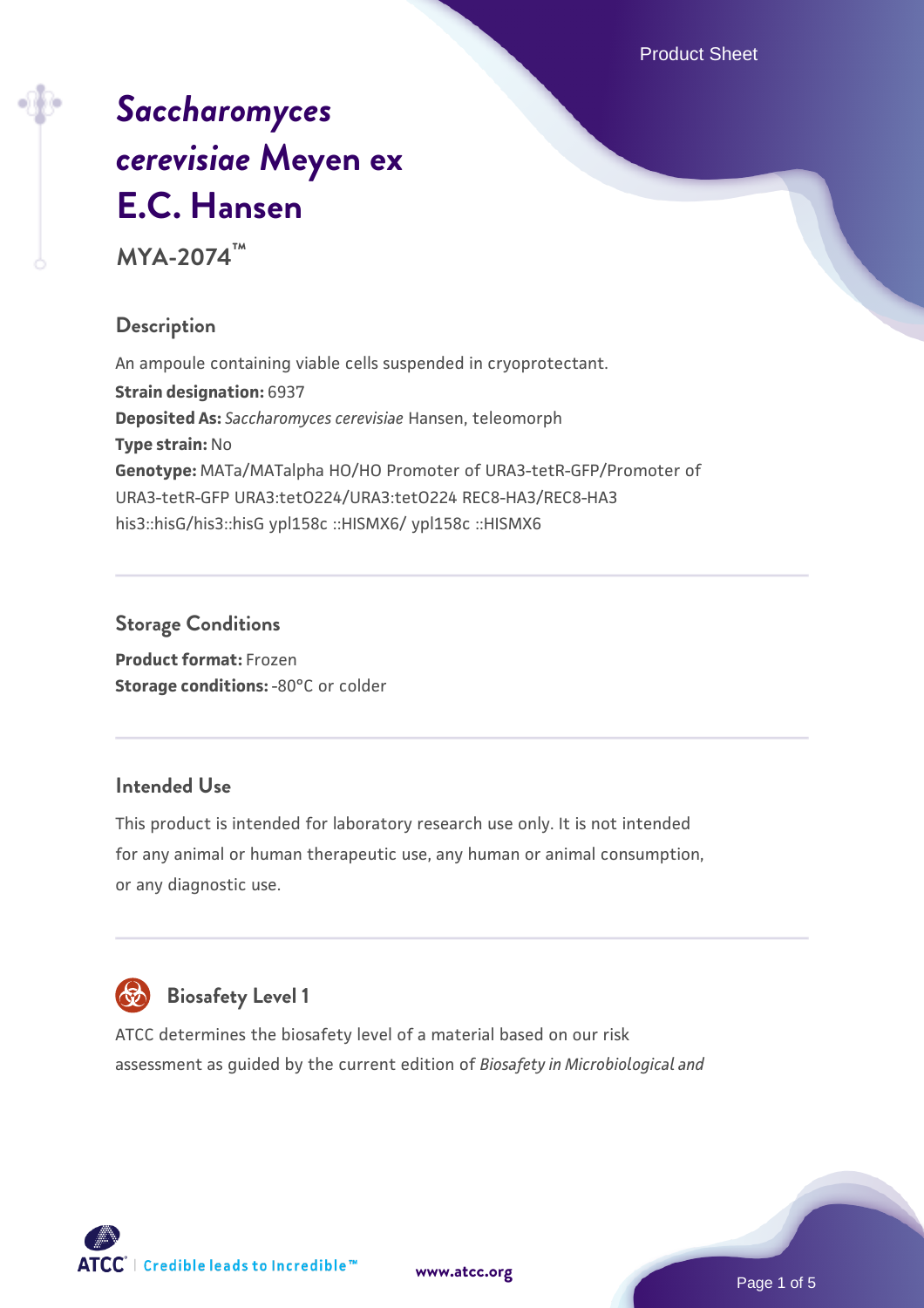#### **[Saccharomyces cerevisiae](https://www.atcc.org/products/mya-2074)** [Meyen ex E.C. Hansen](https://www.atcc.org/products/mya-2074) **MYA-2074**

*Biomedical Laboratories (BMBL)*, U.S. Department of Health and Human Services. It is your responsibility to understand the hazards associated with the material per your organization's policies and procedures as well as any other applicable regulations as enforced by your local or national agencies.

ATCC highly recommends that appropriate personal protective equipment is always used when handling vials. For cultures that require storage in liquid nitrogen, it is important to note that some vials may leak when submersed in liquid nitrogen and will slowly fill with liquid nitrogen. Upon thawing, the conversion of the liquid nitrogen back to its gas phase may result in the vial exploding or blowing off its cap with dangerous force creating flying debris. Unless necessary, ATCC recommends that these cultures be stored in the vapor phase of liquid nitrogen rather than submersed in liquid nitrogen.

## **Certificate of Analysis**

For batch-specific test results, refer to the applicable certificate of analysis that can be found at www.atcc.org.

# **Growth Conditions Medium:**  [ATCC Medium 1245: YEPD](https://www.atcc.org/-/media/product-assets/documents/microbial-media-formulations/1/2/4/5/atcc-medium-1245.pdf?rev=705ca55d1b6f490a808a965d5c072196) **Temperature:** 25°C

#### **Handling Procedures**

**Frozen ampoules** packed in dry ice should either be thawed immediately or

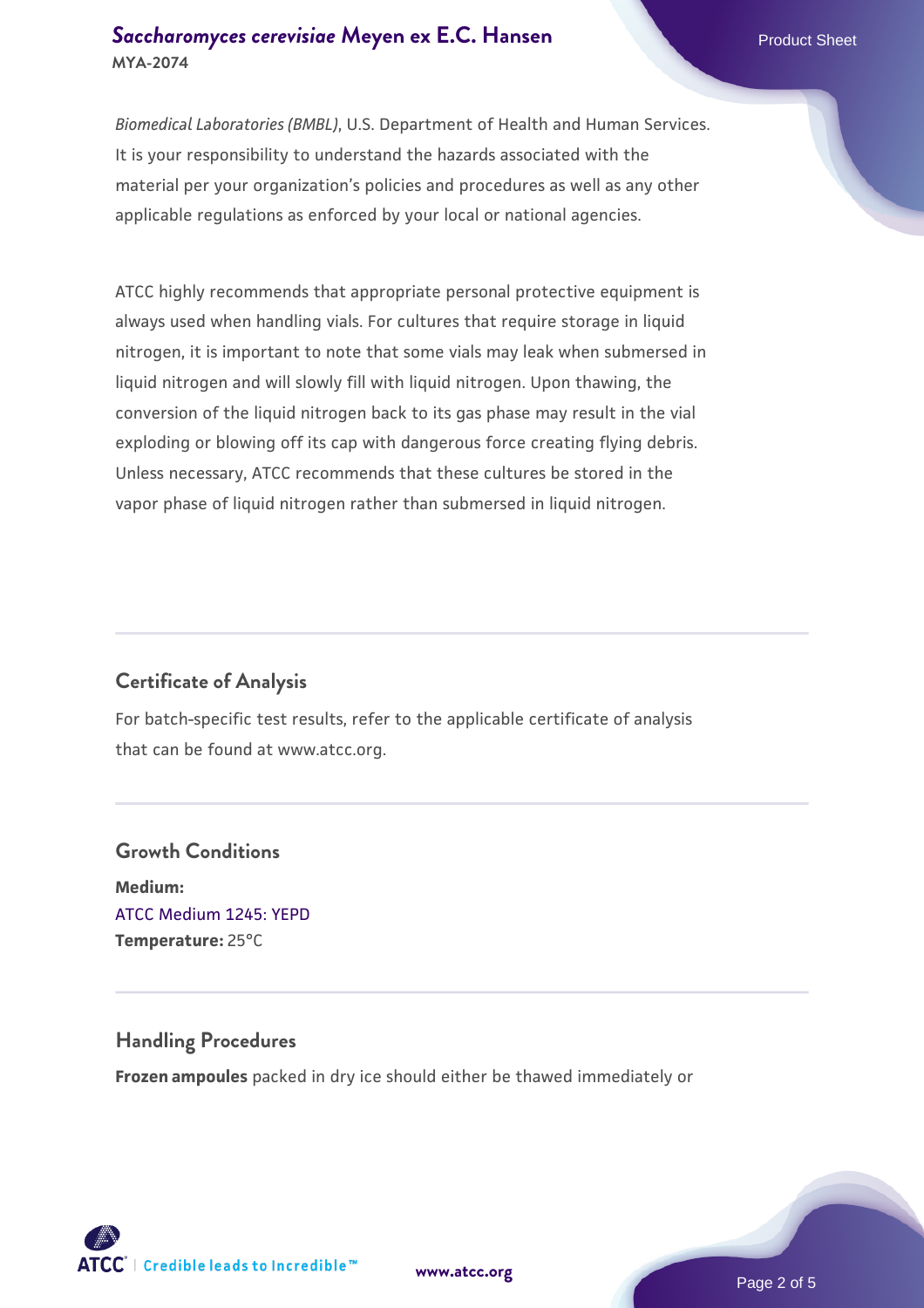#### **[Saccharomyces cerevisiae](https://www.atcc.org/products/mya-2074)** [Meyen ex E.C. Hansen](https://www.atcc.org/products/mya-2074) **MYA-2074**

stored in liquid nitrogen. If liquid nitrogen storage facilities are not available, frozen ampoules may be stored at or below -70°C for approximately one week. **Do not under any circumstance store frozen ampoules at refrigerator freezer temperatures (generally -20°C)**. Storage of frozen material at this temperature will result in the death of the culture.

- 1. To thaw a frozen ampoule, place in a **25°C to 30°C** water bath, until just thawed **(approximately 5 minutes)**. Immerse the ampoule just sufficient to cover the frozen material. Do not agitate the ampoule.
- 2. Immediately after thawing, wipe down ampoule with 70% ethanol and aseptically transfer at least 50 µL (or 2-3 agar cubes) of the content onto a plate or broth with medium recommended.
- 3. Incubate the inoculum/strain at the temperature and conditions recommended.
- 4. Inspect for growth of the inoculum/strain regularly for up to 4 weeks. The time necessary for significant growth will vary from strain to strain.

#### **Material Citation**

If use of this material results in a scientific publication, please cite the material in the following manner: *Saccharomyces cerevisiae* Meyen ex E.C. Hansen (ATCC MYA-2074)

#### **References**

References and other information relating to this material are available at www.atcc.org.

#### **Warranty**

The product is provided 'AS IS' and the viability of ATCC® products is warranted for 30 days from the date of shipment, provided that the customer has stored and handled the product according to the information

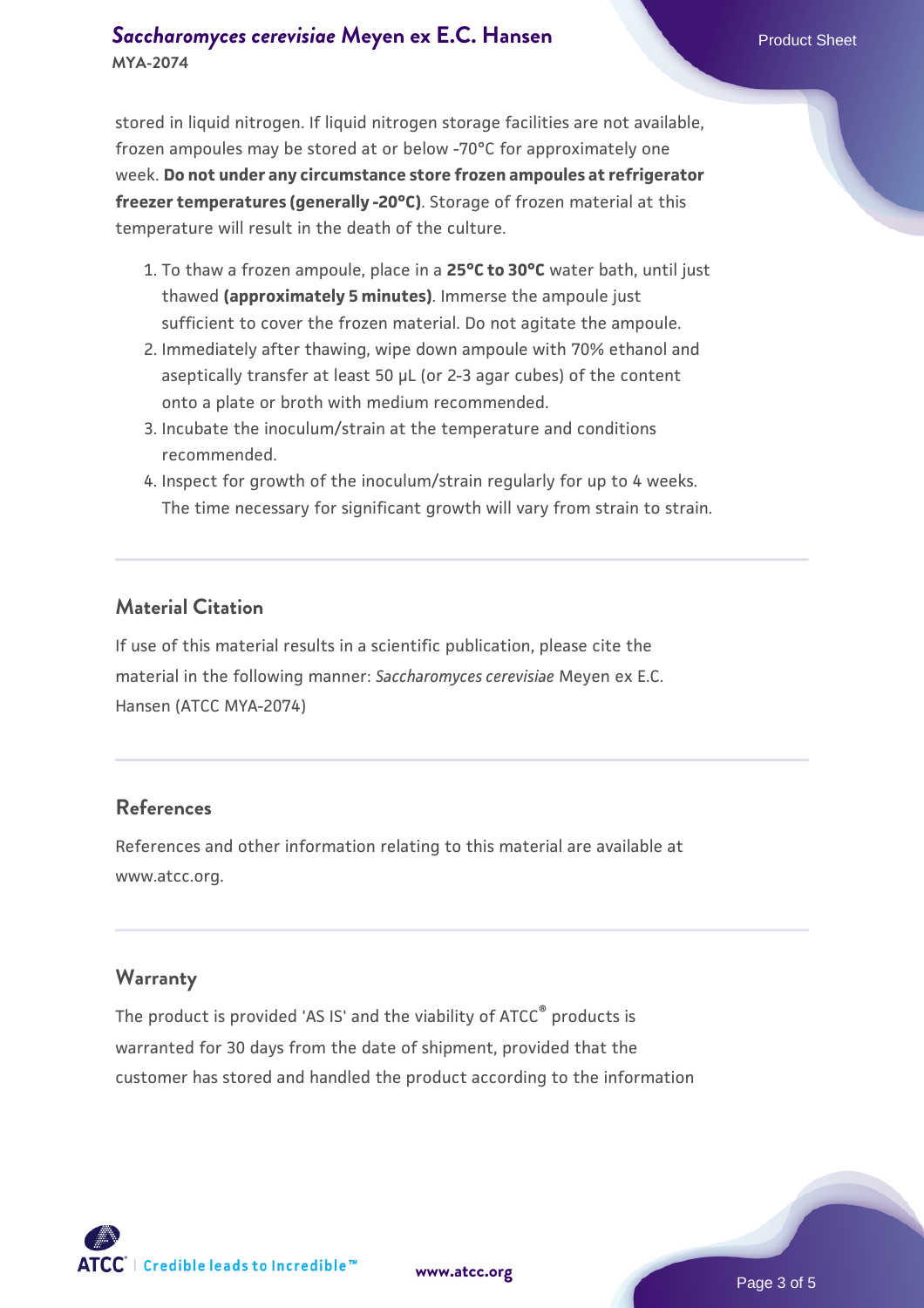#### **[Saccharomyces cerevisiae](https://www.atcc.org/products/mya-2074)** [Meyen ex E.C. Hansen](https://www.atcc.org/products/mya-2074) **MYA-2074**

included on the product information sheet, website, and Certificate of Analysis. For living cultures, ATCC lists the media formulation and reagents that have been found to be effective for the product. While other unspecified media and reagents may also produce satisfactory results, a change in the ATCC and/or depositor-recommended protocols may affect the recovery, growth, and/or function of the product. If an alternative medium formulation or reagent is used, the ATCC warranty for viability is no longer valid. Except as expressly set forth herein, no other warranties of any kind are provided, express or implied, including, but not limited to, any implied warranties of merchantability, fitness for a particular purpose, manufacture according to cGMP standards, typicality, safety, accuracy, and/or noninfringement.

#### **Disclaimers**

This product is intended for laboratory research use only. It is not intended for any animal or human therapeutic use, any human or animal consumption, or any diagnostic use. Any proposed commercial use is prohibited without a license from ATCC.

While ATCC uses reasonable efforts to include accurate and up-to-date information on this product sheet, ATCC makes no warranties or representations as to its accuracy. Citations from scientific literature and patents are provided for informational purposes only. ATCC does not warrant that such information has been confirmed to be accurate or complete and the customer bears the sole responsibility of confirming the accuracy and completeness of any such information.

This product is sent on the condition that the customer is responsible for and assumes all risk and responsibility in connection with the receipt, handling, storage, disposal, and use of the ATCC product including without limitation taking all appropriate safety and handling precautions to minimize health or environmental risk. As a condition of receiving the material, the customer agrees that any activity undertaken with the ATCC product and any progeny or modifications will be conducted in compliance with all applicable laws,

**[www.atcc.org](http://www.atcc.org)**

Page 4 of 5